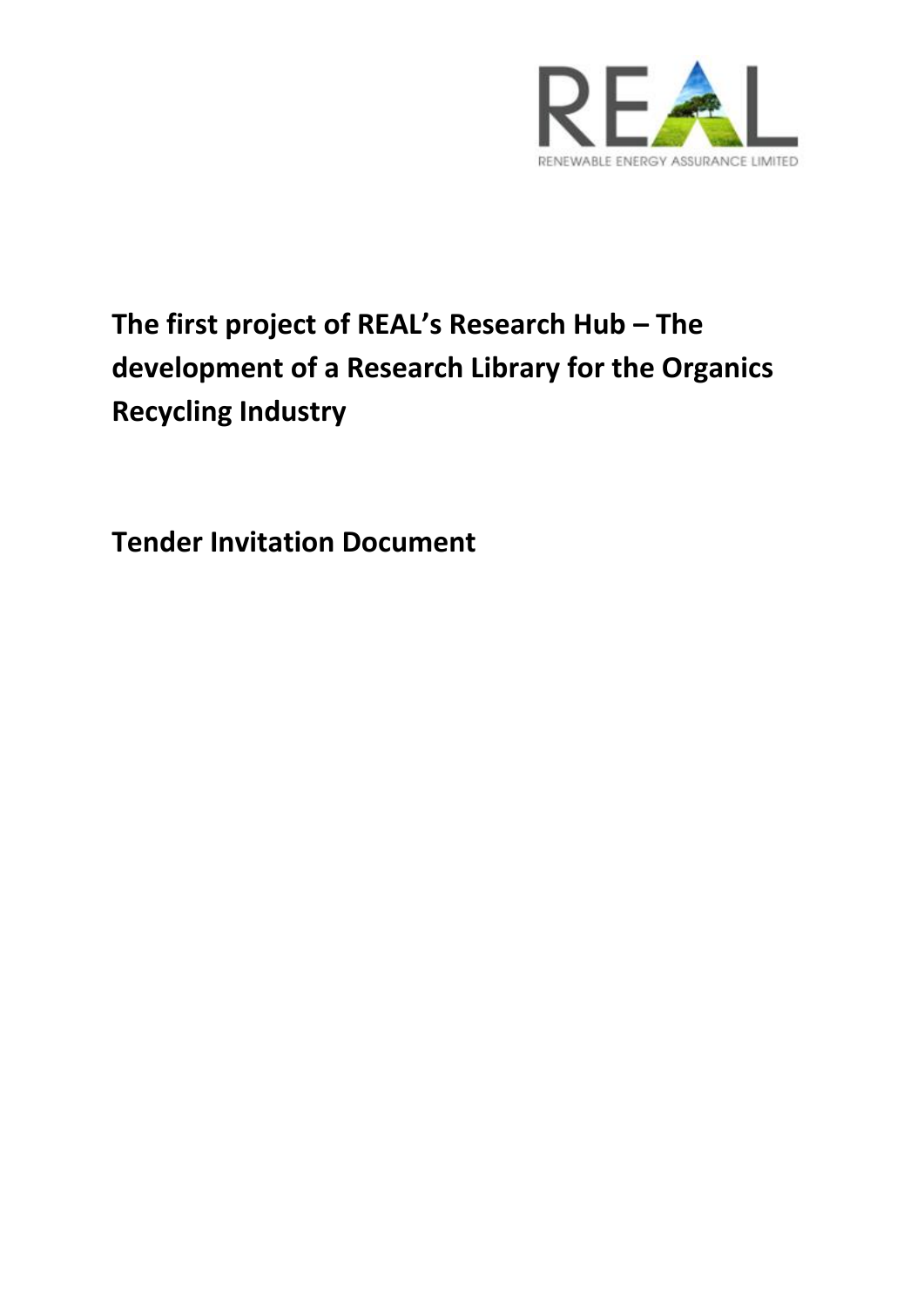### **EXECUTIVE SUMMARY**

Renewable Energy Assurance Limited (REAL) invites contractors, through a competitive process, to tender for the below outlined work.

# **Purpose of the tender**

The purpose of the tender opportunity is to appoint a contractor to develop and deliver the first project of REAL's Research Hub titled 'The development of a Research Library for the Organics Recycling Industry'.

### **Tender timeframe**

Deadline for receipt of tender submissions: **Friday 18 October 2019** Deadline for questions in relation to this tender: **Friday 04 October 2019** *REAL may invite the tenderer(s) to present their proposal(s) during w/c 25 November 2019 at REAL's head office in London.* Tenderers receive written notification of REAL's decision: **Friday 29 November 2019**

*REAL reserve the right to change the timetable.*

#### **Work programme**

Contract start date: **February 2020** Contract duration: 1 year (to be agreed)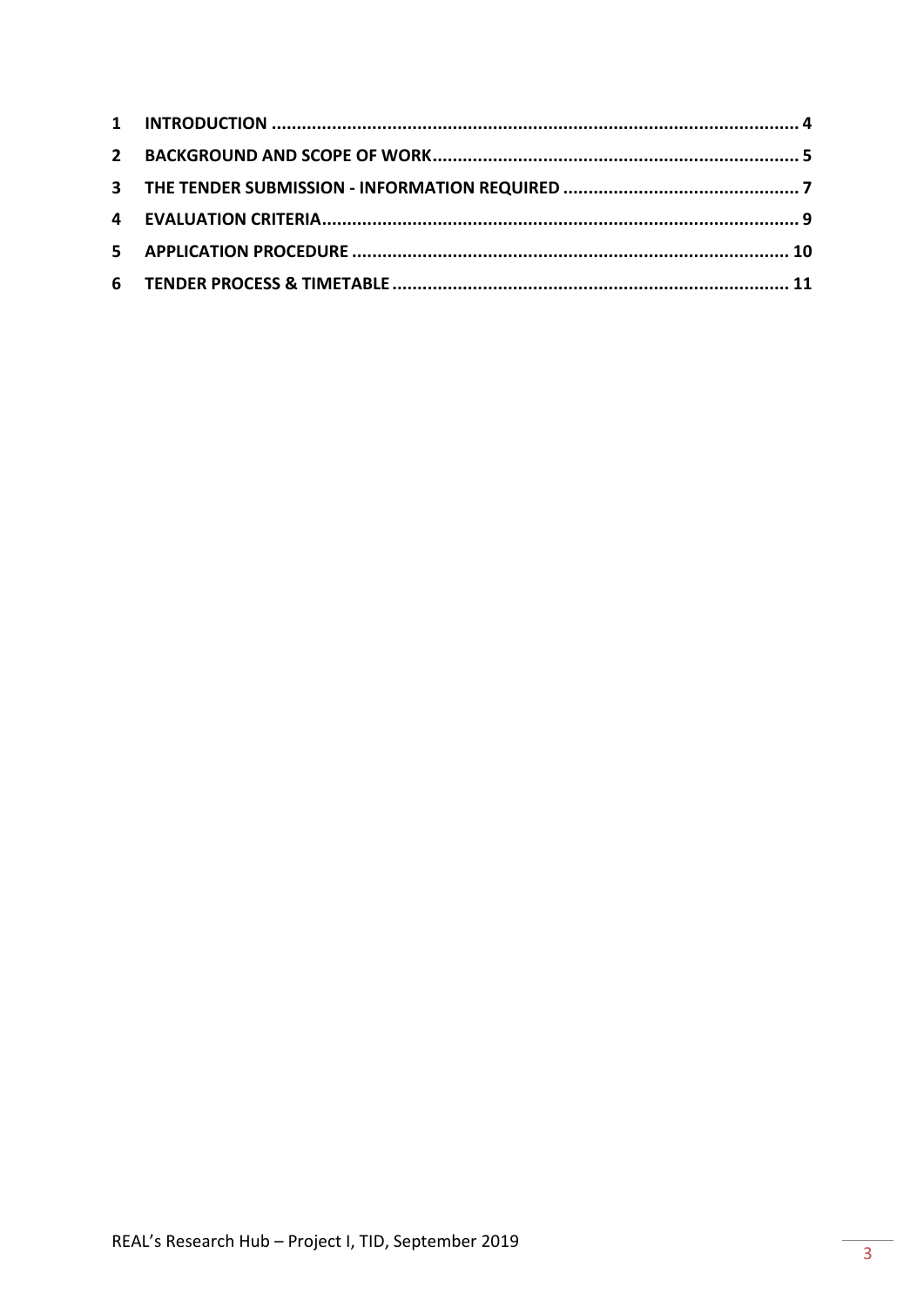# <span id="page-3-0"></span>**1 INTRODUCTION**

Renewable Energy Assurance Ltd (REAL) is a wholly owned subsidiary of the Renewable Energy Association (REA). REAL carries out a range of certification and consumer protection activities all of which promote sustainable energy. REAL's activities fall under two headings; certification schemes and consumer codes.

REAL's certification schemes include, but are not limited to, the Compost Certification Scheme (CCS) and the Biofertiliser Certification Scheme (BCS).

REAL also administer the Compost and Biofertiliser Certification Schemes' Research Hub ("The Hub"). The Hub has been set-up as a tool to source funding from the compost and anaerobic digestion industries as a means, through research projects, of developing the technical and regulatory aspects of certified compost and digestate production, testing and usage and further to maintain market acceptability.

REAL wishes to appoint a contractor to develop and deliver the first project of REAL's Research Hub titled 'The development of a Research Library for the Organics Recycling Industry'. The appointed contractor will be required to work with the Research Hub's Project Management Team, the Research Hub's Research Panel and REAL.

This document sets out the scope and parameters of the work which REAL wishes to commission and describes how contractors may tender to undertake this work for REAL.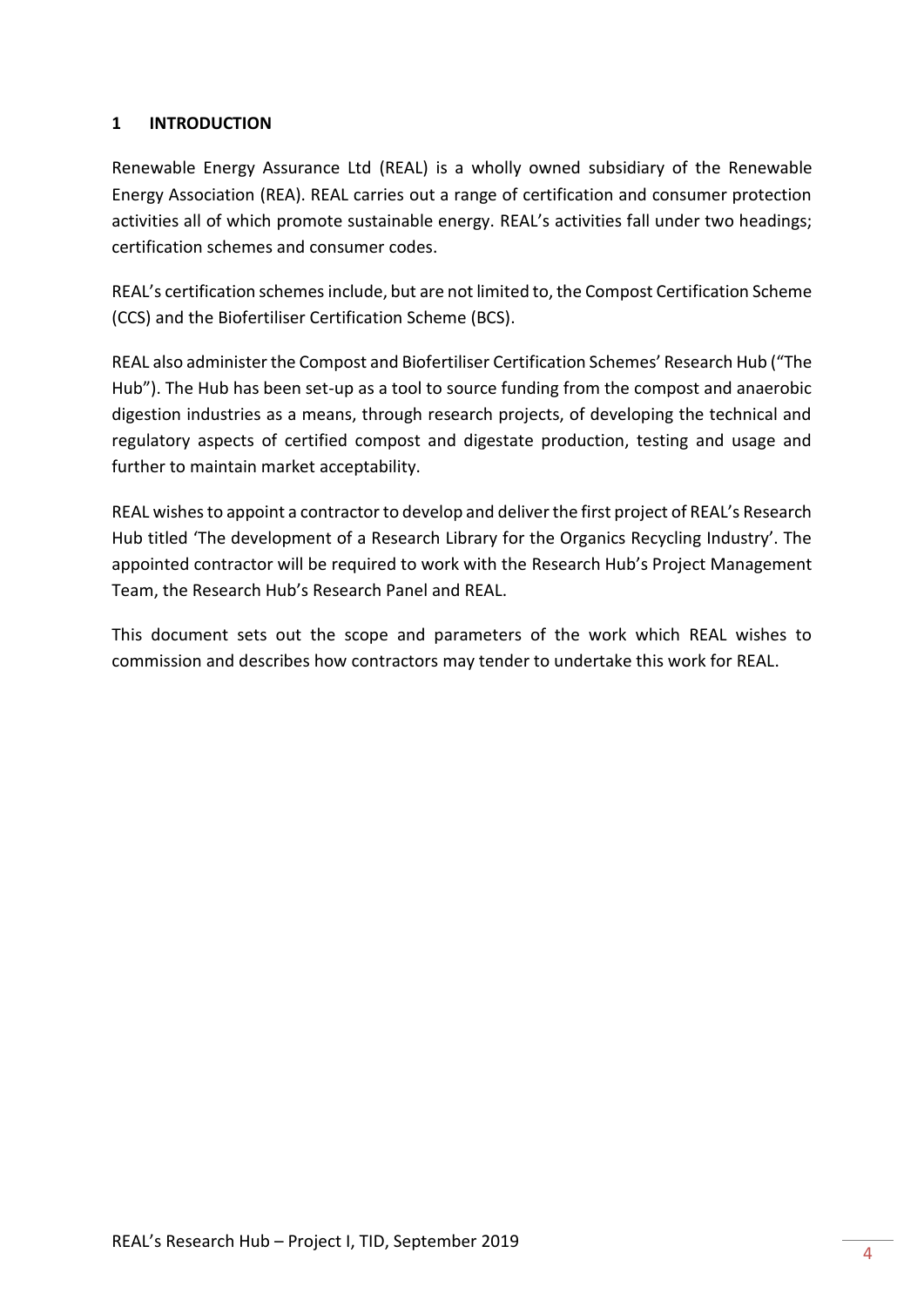# <span id="page-4-0"></span>**2 BACKGROUND AND SCOPE OF WORK**

# **2.1** Background

REAL is the owner and administrator of the Compost Certification Scheme (CCS) and the Biofertiliser Certification Scheme (BCS). The CCS and BCS provide assurance to consumers, farmers, food producers and retailers that compost produced from composting processes and biofertiliser produced through the anaerobic digestion process are safe for human, animal and plant health.

In cooperation with the members of the CCS/BCS Technical Advisory Committee (TAC) and through liaison with the wider industry, it was the decision of REAL to establish, in the form of the Research Hub, a mechanism to generate research funds and further to sponsor research and development (R&D) projects.

Numerous research projects have been conducted during the evolution of the Organics Recycling Industry, both within the UK and internationally. As such, there is a wealth of existing information which, if collated, has the potential to advance industry knowledge. The collation of existing research, across the anaerobic digestion and composting industries, will allow a gap analysis to be undertaken to identify and distinguish areas of research that are limited or altogether absent.

The first project of the Research Hub, 'The development of a Research Library for the Organics Recycling Industry' will be an informative and valuable resource for both the composting and anaerobic digestion industries.

The establishment of the Research Library should help prevent the duplication of research studies and a misuse of research resource; the findings of the project have the potential to shape and inform the objectives of future Research Project Proposals submitted to and taken forwards by the Research Hub.

REAL wishes to appoint a contractor to develop and deliver the first project of REAL's Research Hub.

# **2.2** Services

- 2.2.1 The appointed contractor will develop and deliver the first project of REAL's Research Hub titled 'The development of a Research Library for the Organics Recycling industry'. Key elements of the research project include:
	- The collation of existing industry, composting and anaerobic digestion, research both within the UK and Internationally
	- To perform a gap analysis across the collated research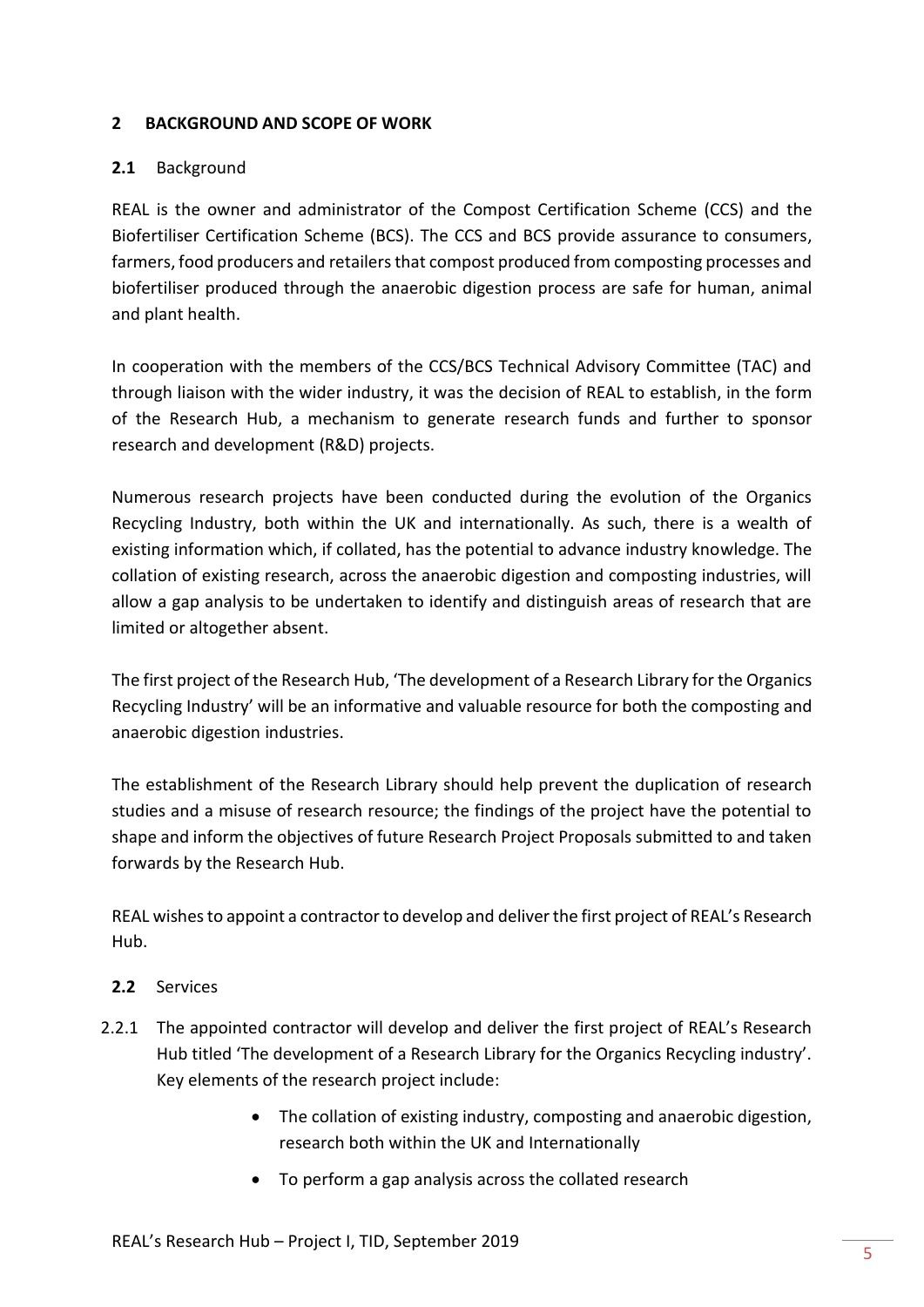- To develop a virtual platform which compiles the existing industry research. The functionality of the platform should allow CCS/BCS Operators, as well as the wider industry, to access, navigate, search and filter through the content
- To incorporate the results of the gap analysis into the digital platform
- To present the virtual platform/Research Library to REAL with a demonstration of its functionality mid-way through the contract period, allowing REAL the opportunity to trial the platform and feedback. A similar demonstration/trial should take place at the end of the contract period, before the research library is launched
- To produce a final report, for REAL's purposes, which details the collated industry research and the results of the analysis. The report should contain a form of 'manual' for the digital platform
- 2.2.2 The appointed contractor will report results (and appropriate analysis and/or written comments) to REAL.
	- **2.3** Deliverables
		- Highlight to REAL, following the gap analysis, potential areas of research focus
		- Produce a searchable digital platform hosted on an existing REAL website, or similar
		- Meet with REAL to discuss the project in its entirety and present the final report outlined in section 2.2.1 of this tender
	- **2.4** Competence requirements
	- **2.5** REAL will appoint an individual or organisation with experience and/or expertise of the following:
		- Desk-based research skills
		- Gap-analysis
		- The design of an information-sharing digital platform
		- Composting and anaerobic digestion knowledge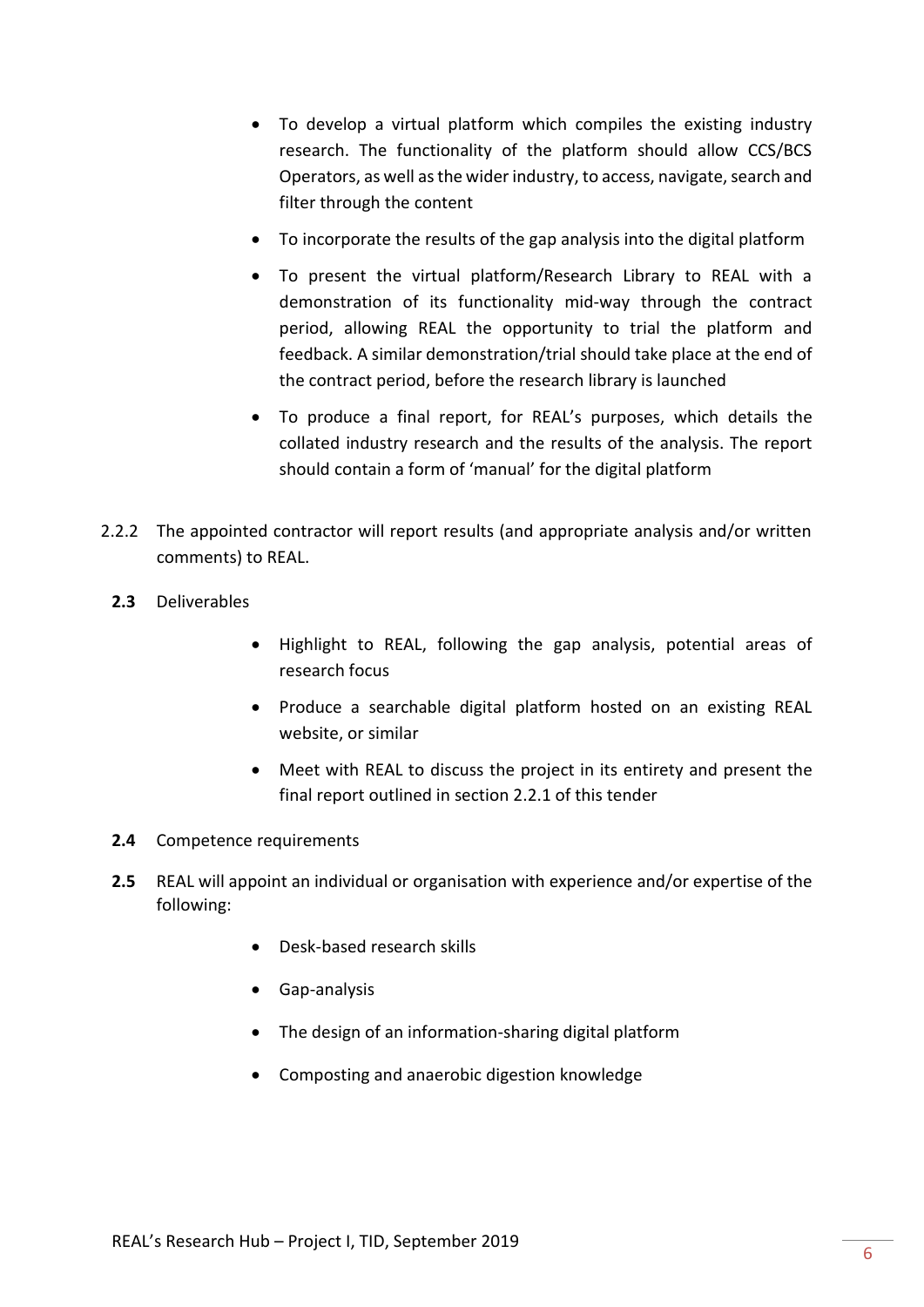### <span id="page-6-0"></span>**3 THE TENDER SUBMISSION - INFORMATION REQUIRED**

- **3.1** Your tender should be submitted by email and should be limited to no more than 10 x A4 sides at minimum 10pt font (excluding appendices).
- **3.2** Your tender must include the following information in the order indicated:
- **(1) An executive summary** of no more than one side of A4 in length, outlining the proposed work and including the total cost of the proposed work, inclusive of Value Added Tax ("VAT") and anticipated expenses
- **(2) Company/Organisation details.** REAL will need the following information:
- The name of the Company submitting the tender;
- The registered office name, address, VAT number (if applicable) and company or charity registration number;
- The name of the nominated contact person within the tenderer's organisation;
- Contact details including address, telephone number and e-mail address

REAL will accept tenders from both individual companies and from consortia. Should you decide to tender as part of a consortium, you will need to identify one member of the consortium (the "Lead Contractor") to act as the contracting party. All other consortium members will be sub-contractors to the Lead Contractor.

#### **(3) A description of your working methods**

You will need to make clear how you intend to deliver the work and provide estimated timescales for delivery.

#### **(4) A description of the project team who will manage and deliver the work**

This should include a list of individuals, their respective roles within the organisation and, for the purposes of this work their relevant skills and experience including any relevant professional qualifications.

#### **(5) An identification of any sub-contractors to be used**

You should include a list of any sub-contractors you intend to use to fulfil the requirements of the work.

# **(6) Evidence of a track record in undertaking work similar to that described in this document**

- **(7) Breakdown costs (exclusive of VAT) including;**
	- **a. Individual day rates and number of days of each staff member involved in delivering work**
	- **b. Expenses**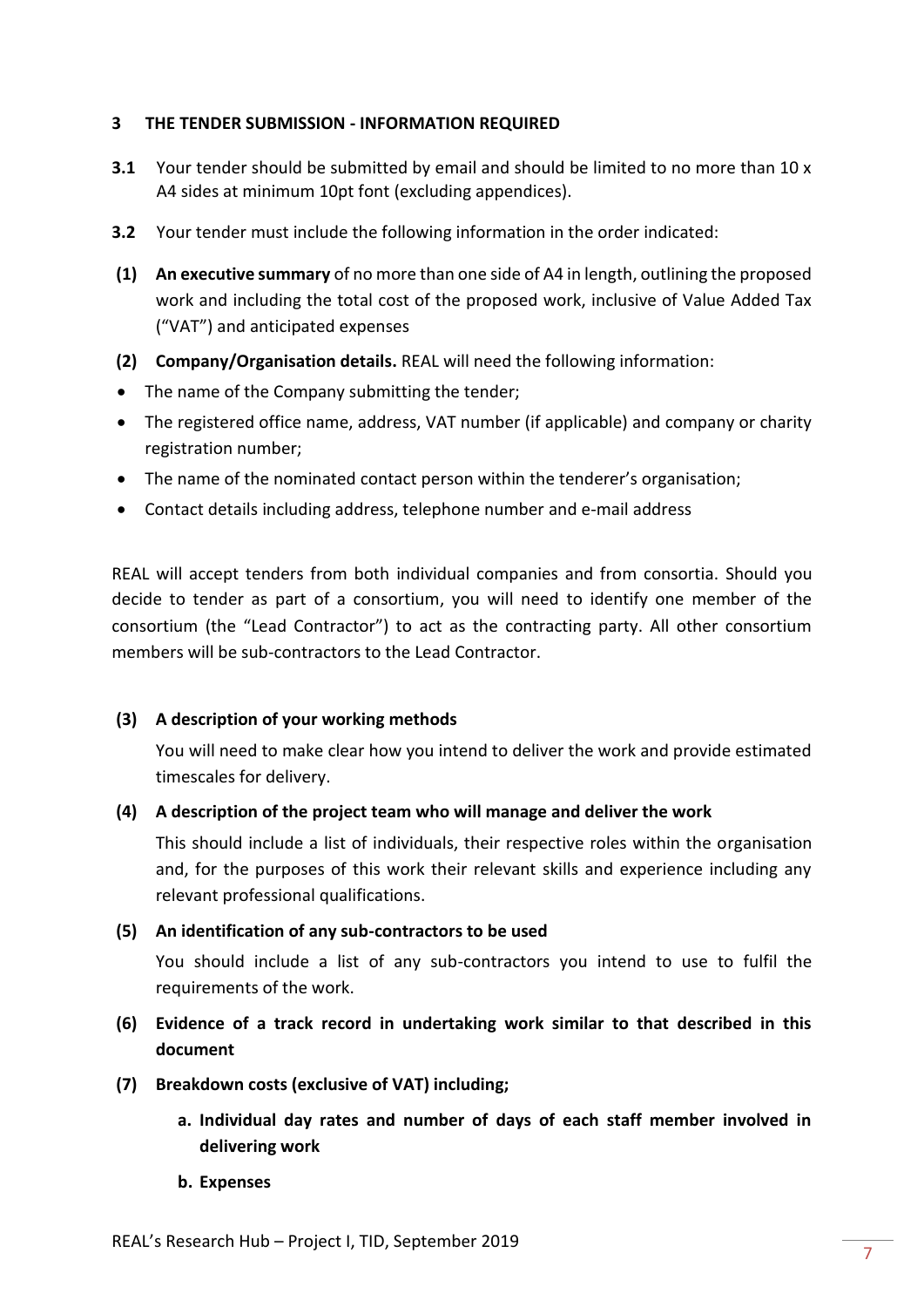- **(8) Identification of any conflicts of interest** which might arise if you were selected to undertake the work and if such a conflict were to arise, an indication of how this conflict would be addressed. Where you tender as part of a consortium, all members of the consortium should be considered.
- **(9) A copy of your Environmental Policy** and evidence of any accredited Environmental Management System.
- **(10) Written confirmation** that you have the necessary permits, licences or exemptions required for the services.
- **(11) As appendices,** tenders should include:
	- Audited or management accounts for the last 2 financial years;

REAL reserves the right to reject bids from Contractors where the accounts show that the Contractor might be at risk of insolvency.

• A statement of any material litigation, pending or threatened, or other legal proceedings;

REAL reserves the right to reject bids from Contractors subject to legal proceedings where in REAL's reasonable opinion such proceedings could impact upon the Contactor's ability to deliver the services required.

• Evidence of the level of professional indemnity, public liability and property damage insurance cover held.

REAL will require minimum cover levels of:

- £1 million professional indemnity;
- £2 million public liability;
- £2 million property damage.

To be considered for evaluation, Contractors must have this cover in place at the time of bidding or must include (as part of the tender submission) a commitment to take out such cover in the event of being appointed.

- **3.3** Should you have any questions in relation to the type of information required by REAL, please contact the person identified in Section 5 of this Tender Invitation Document to discuss.
- **3.4** All tender submissions will be treated on a confidential basis by REAL and its advisers, subject to the provisions of the Freedom of Information Act 2000.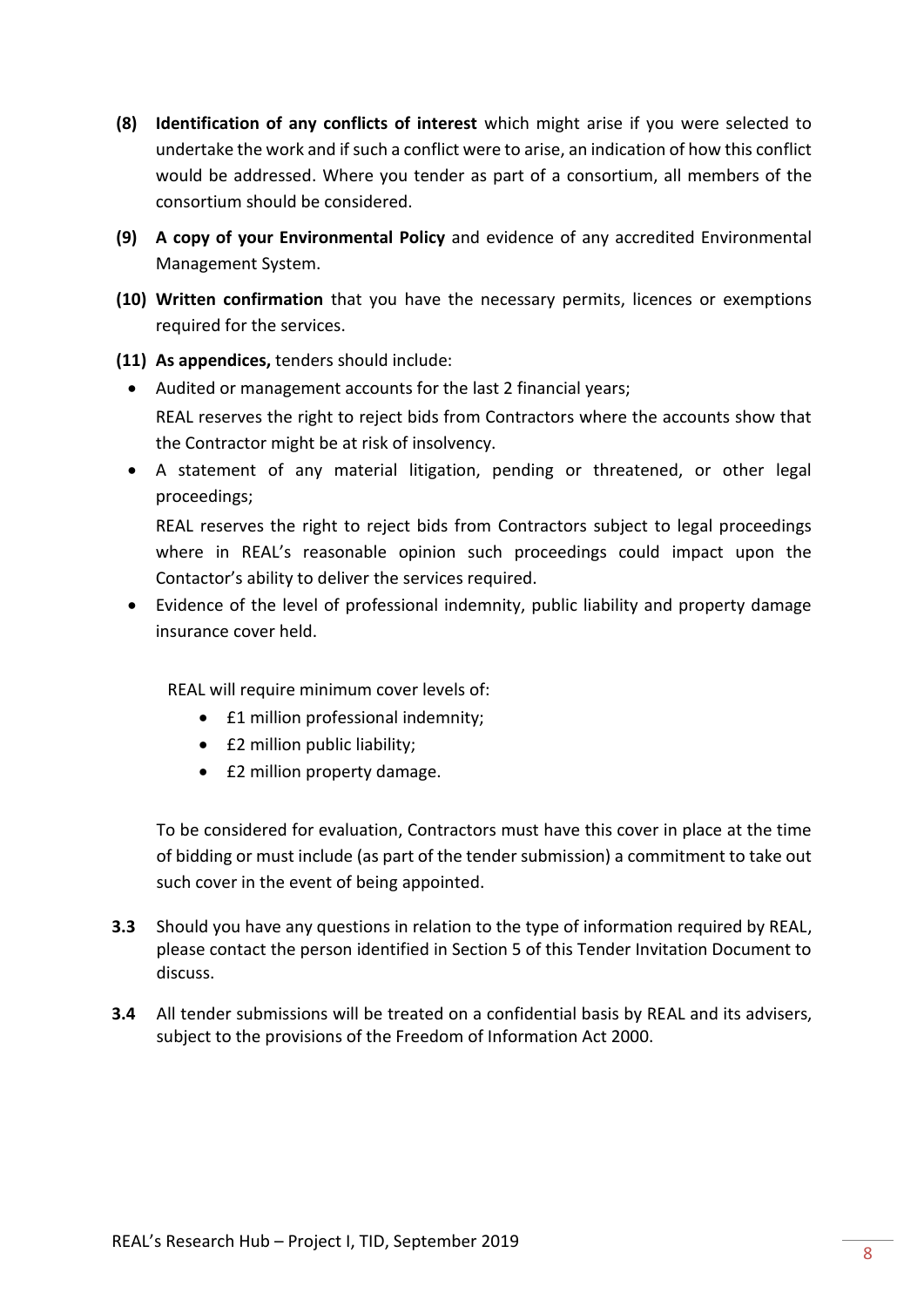# <span id="page-8-0"></span>**4 EVALUATION CRITERIA**

- **4.1** REAL must be satisfied that each potential contractor has the appropriate capabilities and resources available to undertake the work to REAL's requirements and provide the necessary services.
- **4.2** The process REAL will use to select its contractors is a competitive one. Your tender submission should be written to address the key requirements and scope of the work and demonstrate how it meets the evaluation criteria below:

| <b>Evaluation criteria</b>                                   | Weighting |  |
|--------------------------------------------------------------|-----------|--|
| Cost of work                                                 | 20%       |  |
| Methodology proposed to deliver required services            | 40%       |  |
| Authority of allocated personnel, their skills and technical | 20%       |  |
| capability                                                   |           |  |
| Corporate environmental commitment – submission of           | 5%        |  |
| credible environmental policy and/or environmental           |           |  |
| management system details                                    |           |  |
| Relevant experience                                          | 15%       |  |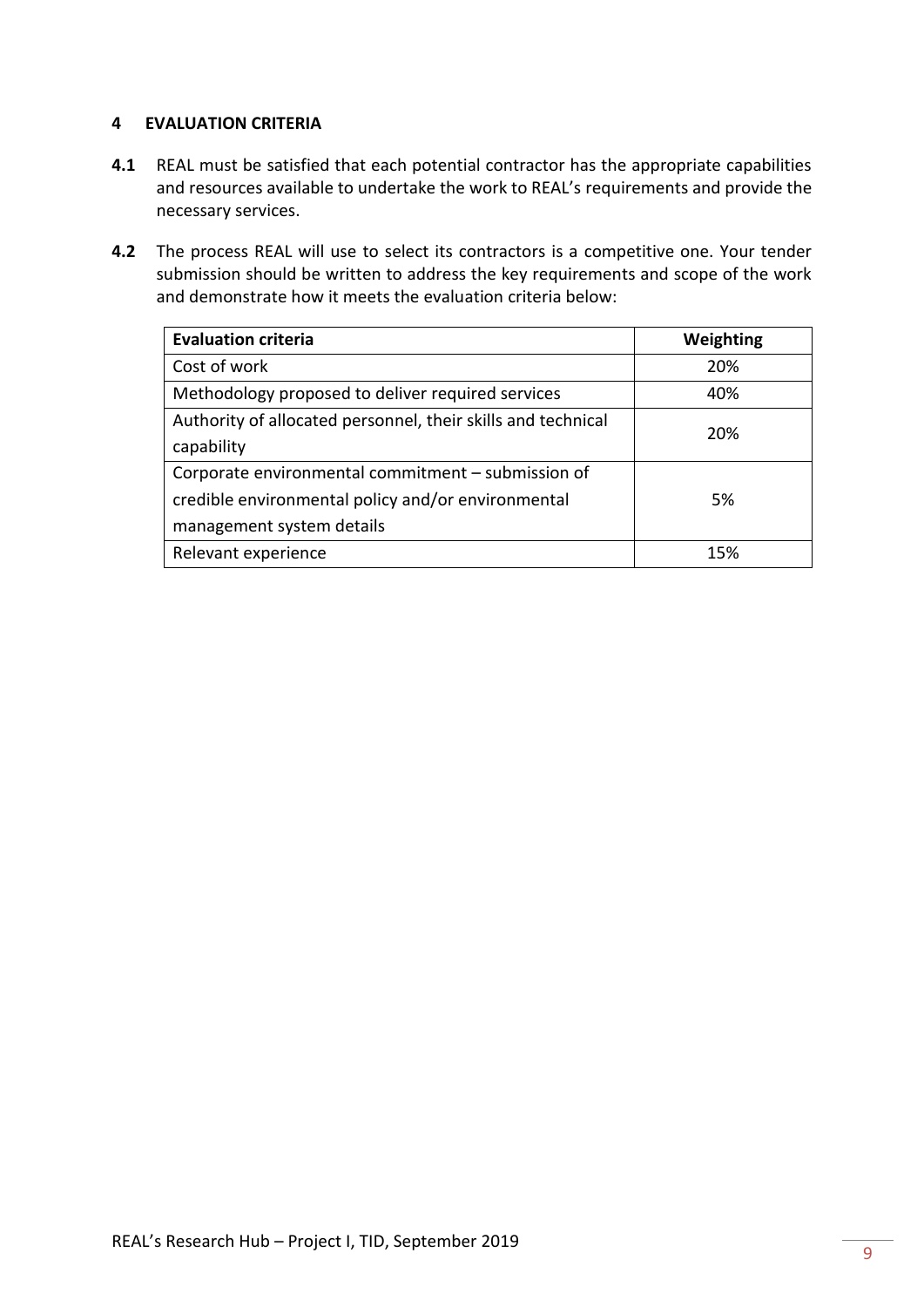#### <span id="page-9-0"></span>**5 APPLICATION PROCEDURE**

You should send one electronic copy (via email) of your tender submission to:

Olivia Furssedonn, Renewable Energy Assurance Limited Email: **olivia@realschemes.org.uk**

Emails containing Tender submissions should clearly state the following in the subject field: 'The first project of REAL's Research Hub – Tender Submission Document'

If you wish to ask any questions relating to this tender, please contact Olivia in writing only. \*

*\*NOTE: All questions submitted to REAL will be uploaded as a Q&A to the CCS/BCS websites, one week prior to the deadline for tender submissions.*